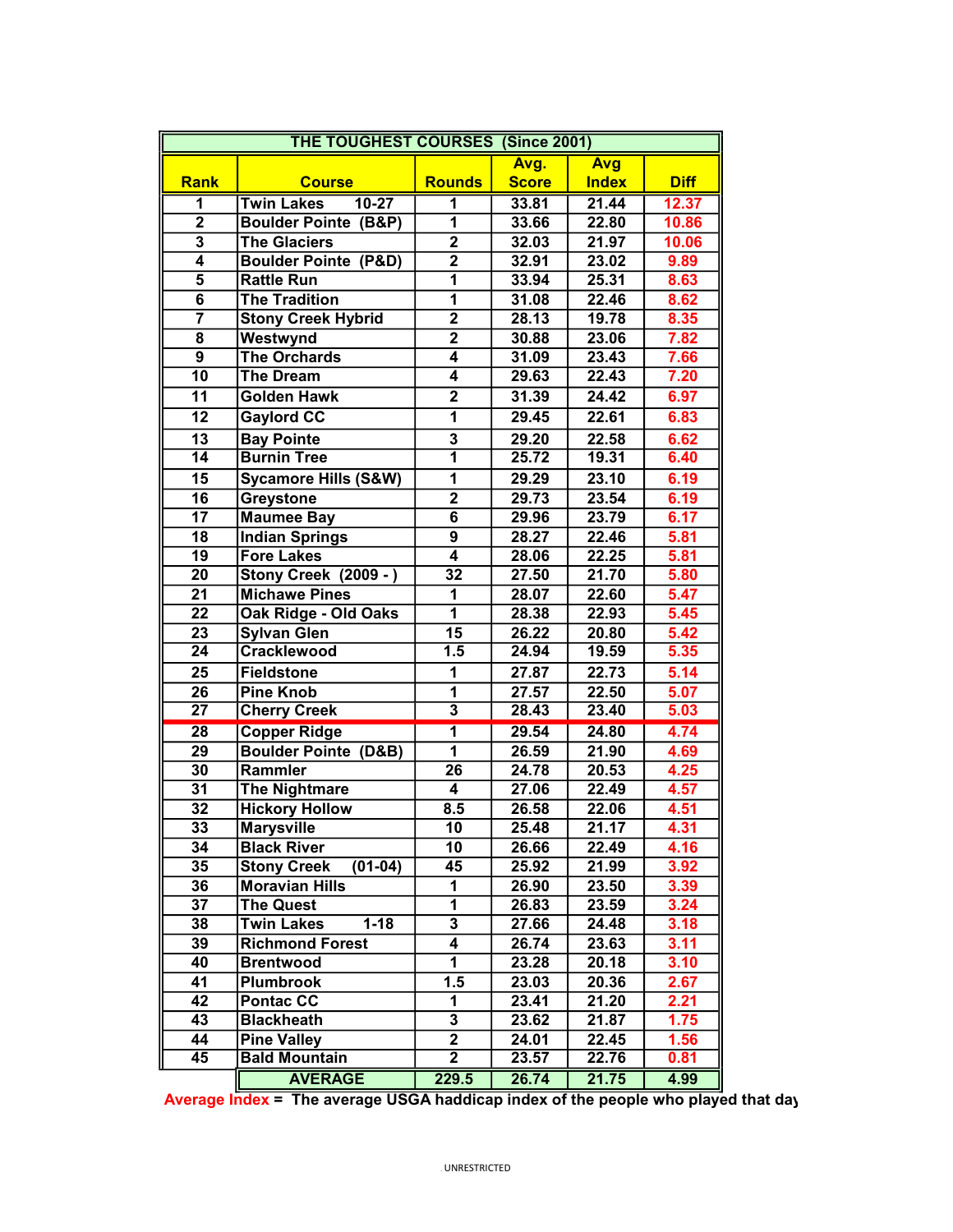Average Score = The average USGA hadicap index from the scores that day. Difference = How many strokes over our USGA handicap index we shot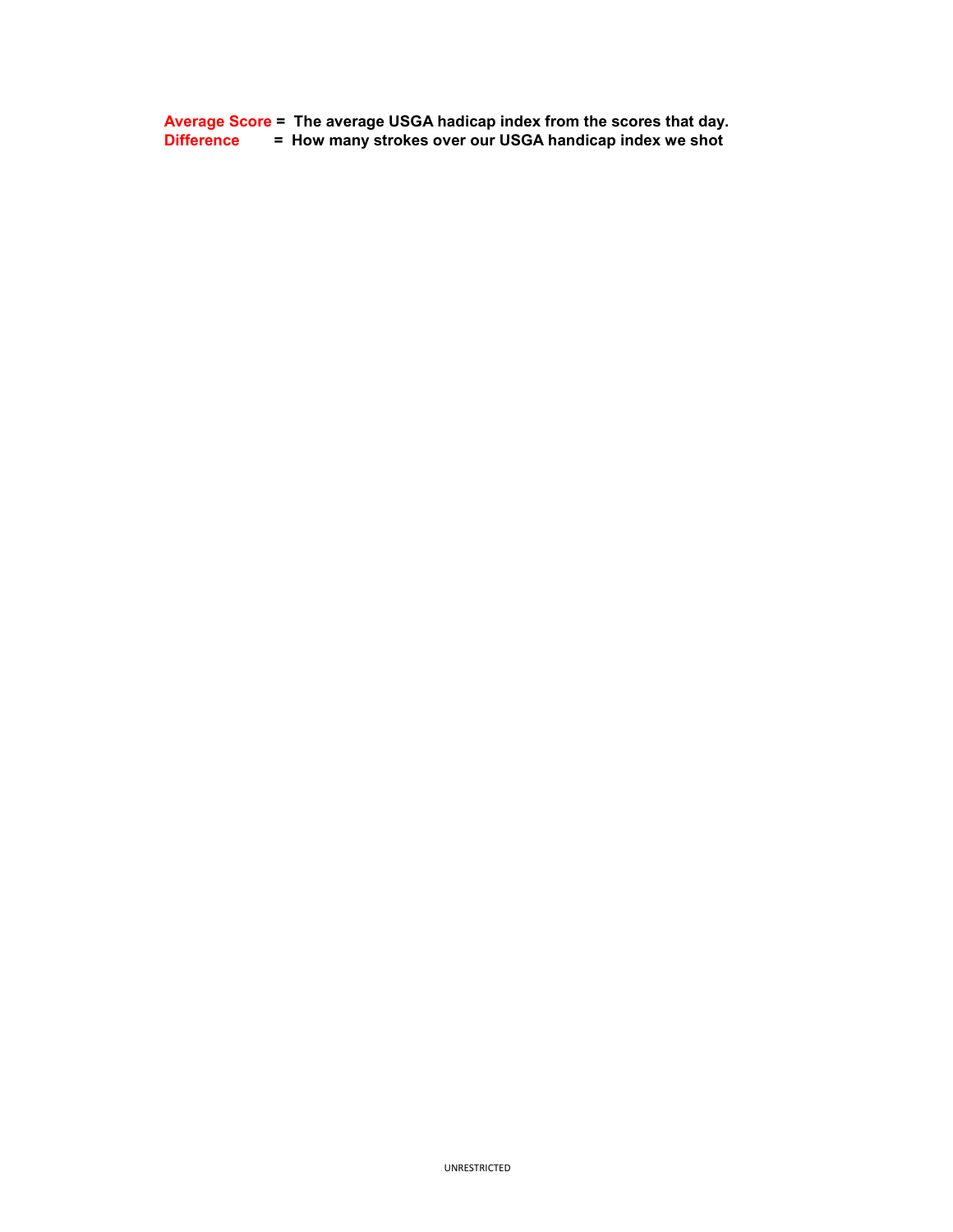| <b>THE TOUGHEST WEEKS 2001 - 2020</b> |                                 |              |      |       |              |             |
|---------------------------------------|---------------------------------|--------------|------|-------|--------------|-------------|
|                                       |                                 |              |      | Avg.  | <b>Avg</b>   |             |
| <b>Rank</b>                           | <b>Course</b>                   | <b>Week</b>  | Year | Diff. | <b>Index</b> | <b>Diff</b> |
| 1                                     | <b>Twin Lakes</b><br>$(10-27)$  |              | 2006 | 33.81 | 21.44        | 12.37       |
| $\mathbf{2}$                          | <b>The Glaciers</b>             | $\mathbf{2}$ | 2009 | 34.81 | 22.47        | 12.34       |
| 3                                     | <b>Stony Creek Hybrid</b>       | 10           | 2017 | 30.65 | 19.20        | 11.45       |
| 4                                     | The Orchards                    | 1            | 2007 | 36.29 | 24.94        | 11.35       |
| 5                                     | Westwynd                        | 7            | 2006 | 33.02 | 22.12        | 10.90       |
| 6                                     | <b>Boulder Pointe (B&amp;P)</b> | 1            | 2009 | 33.66 | 22.80        | 10.86       |
| 7                                     | <b>Stony Creek</b>              | 1            | 2002 | 32.67 | 22.31        | 10.36       |
| 8                                     | <b>Stony Creek</b>              | 1            | 2012 | 32.54 | 22.50        | 10.04       |
| 9                                     | Rammler                         | $\mathbf{2}$ | 2018 | 29.16 | 19.40        | 9.76        |
| 10                                    | <b>Boulder Pointe (P&amp;D)</b> | 5            | 2007 | 34.19 | 24.60        | 9.59        |

| THE EASIEST WEEKS 2001 - 2020 |                       |             |      |              |              |             |
|-------------------------------|-----------------------|-------------|------|--------------|--------------|-------------|
|                               |                       |             |      | Avg.         | <b>Avg</b>   |             |
| <b>Rank</b>                   | <b>Course</b>         | <b>Week</b> | Year | <b>Score</b> | <b>Index</b> | <b>Diff</b> |
| 1                             | <b>Bald Mountain</b>  | 6           | 2010 | 19.76        | 23.37        | $-3.61$     |
| $\mathbf{2}$                  | <b>Stoney Creek</b>   | 4           | 2001 | 22.03        | 23.26        | $-1.23$     |
| 3                             | <b>Blackheath</b>     | 3           | 2007 | 23.99        | 25.03        | $-1.04$     |
| 4                             | <b>Pine Valley</b>    | 10          | 2015 | 22.21        | 23.00        | $-0.79$     |
| 5                             | <b>Stony Creek</b>    | 6           | 2003 | 21.77        | 21.80        | $-0.03$     |
| 6                             | Rammler               | 8           | 2017 | 23.39        | 22.44        | 0.95        |
| 7                             | <b>Stony Creek</b>    | 11          | 2004 | 22.29        | 21.19        | 1.10        |
| 8                             | <b>Stony Creek</b>    | 11          | 2004 | 22.29        | 21.19        | 1.10        |
| 9                             | <b>Hickory Hollow</b> | 9           | 2015 | 24.50        | 23.33        | 1.17        |
| 10                            | <b>Indian Springs</b> | 8           | 2011 | 24.33        | 23.14        | 1.19        |